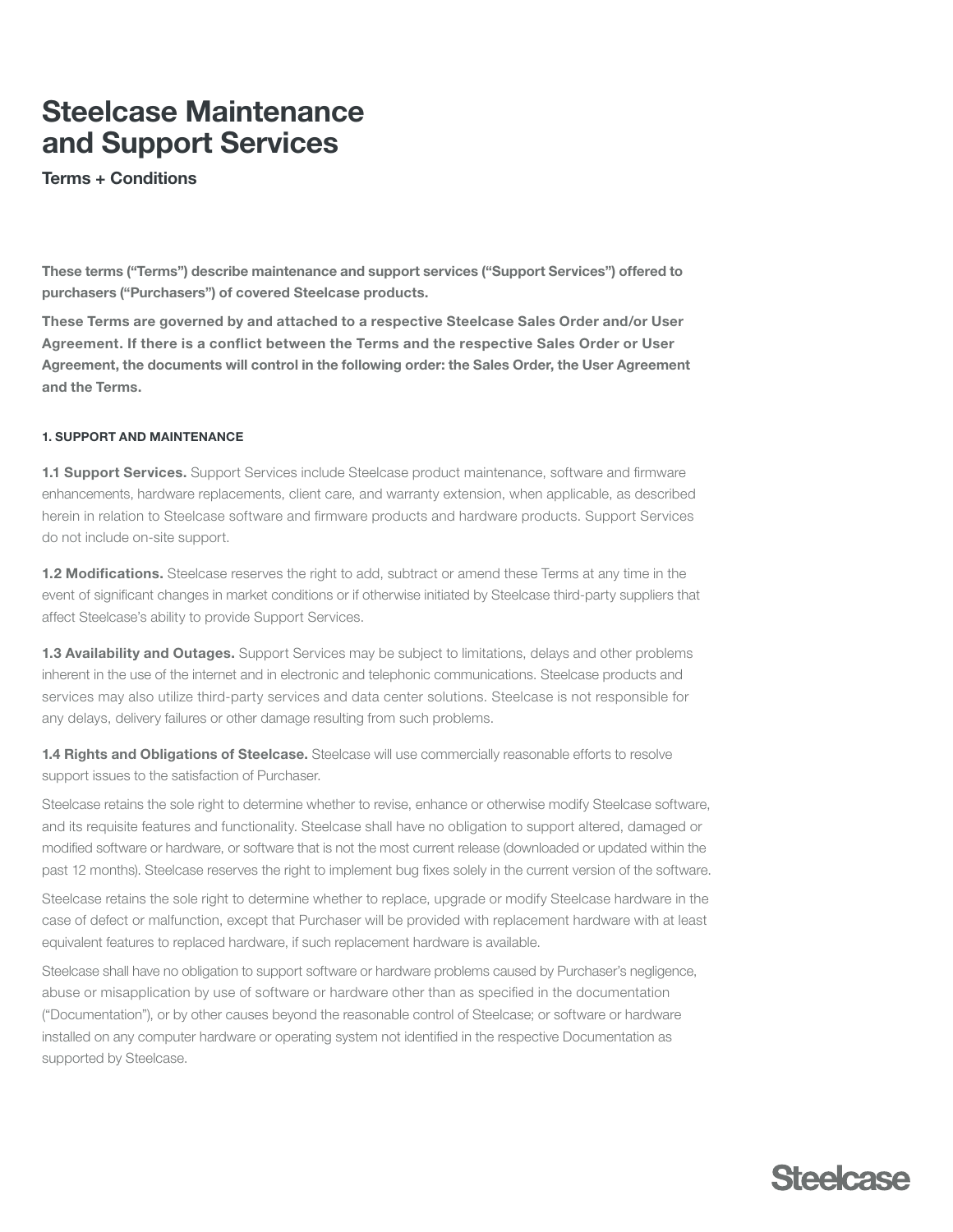1.5 Rights and Responsibilities of Purchaser. All Purchasers of a covered Steelcase product have the right to receive critical bug fixes, software email support, service Web Page support and other modifications to the software and Documentation that are made generally available to Purchasers without a valid Maintenance Agreement. New software and frmware enhancements will be available only with a valid Maintenance Agreement.

 In order to receive the Support Services set forth under these Terms, Purchaser agrees to provide Steelcase the necessary access (to systems, log fles, database fles, etc.) required to provide such support and services. Failure to provide such access shall relieve Steelcase of its obligations set forth under the Terms. Purchaser is responsible for properly maintaining the functional operation of all non-Steelcase products and equipment used to access Steelcase's systems, including but not limited to networks, workstations, user computers, conference room notifcation equipment and display screens. Steelcase recommends Purchaser take the following actions in order to enhance data security:

- Use care in creating, maintaining and controlling user accounts and passwords; and
- Use care in granting administrator privileges.

**1.6 Customer Data.** As provided in the respective User Agreement, Steelcase may collect certain information about how Steelcase software, hardware or Support Services are used by Purchaser. This information may include analytics and other data used by Steelcase to support or enhance Steelcase offerings. This information may also be shared for marketing purposes with Steelcase affliates and third parties under a nondisclosure agreement.

 support is to designate a subset of employees as representatives within your company as named contacts. Named contacts are the end users who are authorized to log problems or make support inquiries directly to Steelcase. Named contacts are the primary interface between Purchaser and Steelcase client care. Changes in named 1.7 Named Contacts. Experience has shown that the best way to provide focused and consistent customer contacts may be made at any time.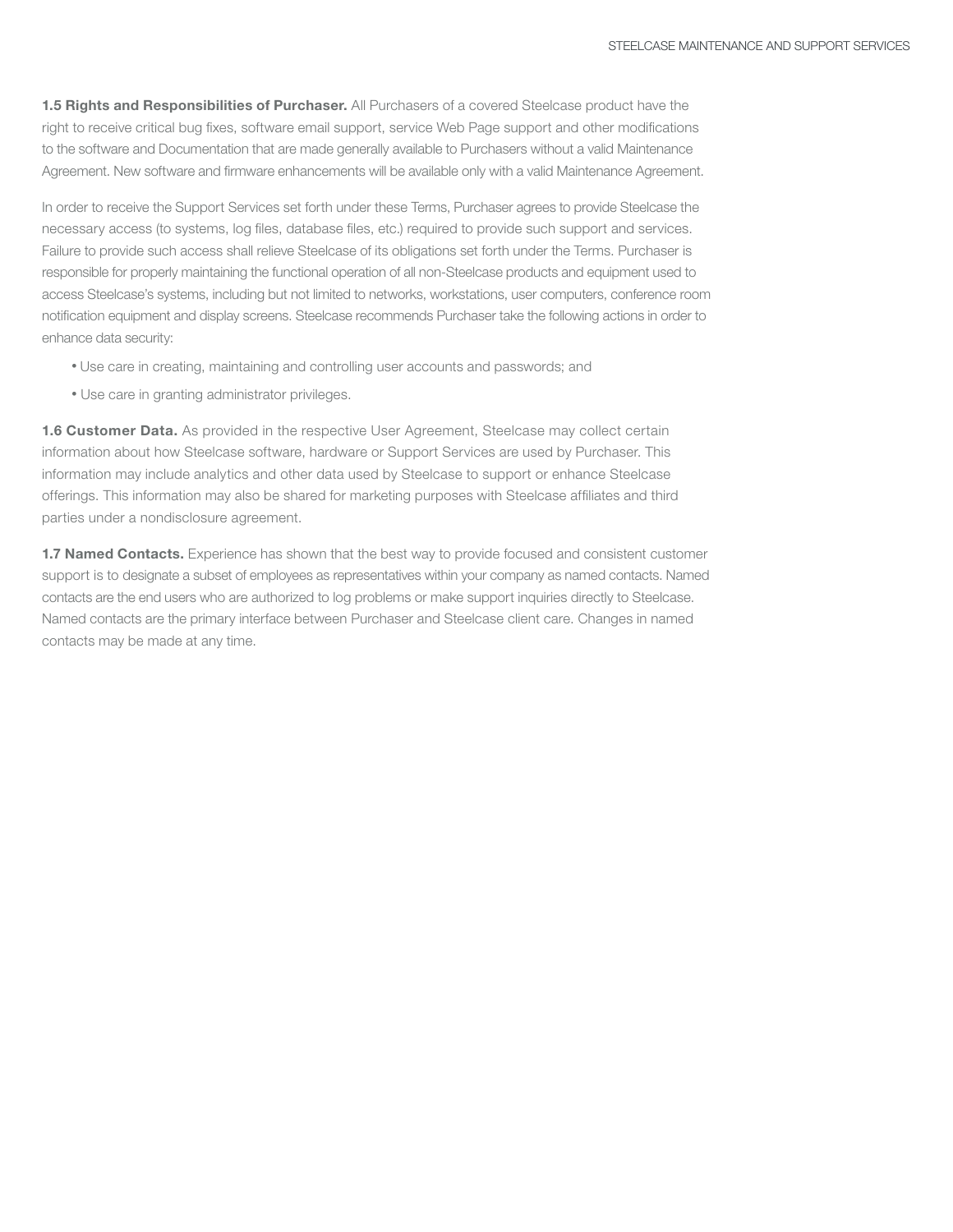## 2. CLIENT CARE

 will begin on the date the product ships and will expire as described herein unless renewed under a renewal three or four years out depending upon duration specifed in the Sales Order); if the product ships after the 15th four years from the duration specifed in the Sales Order (e.g., if product ships on Nov. 16, it will expire Dec. 31 one, renewals shall be as specifed in Steelcase's current "Integrated Technologies Specifcation Guide," as found at the fourth year. The Shared Support Program applies to Purchasers who have a service agreement and receive technical support from a Steelcase Dealer. The following chart is an overview of Support Services provided under 2.1 Maintenance Agreements. The purchase of Steelcase products covered under these Terms includes Maintenance Agreement Support Services with the duration specifed in the Sales Order. These Support Services agreement ("Renewal Agreement"). Should product ship between the 1st–15th of the month, the Maintenance Agreement will expire on the last day of that month one, two, three or four years out depending upon the duration specifed in the Sales Order (e.g., if product ships Nov. 15, Maintenance Agreement will expire Nov. 30 one, two, day of the month, the Maintenance Agreement will expire on the last day of the following month one, two, three or two, three or four years from the duration specifed in the Sales Order). The fees for Maintenance Agreement [steelcase.com/resources/documents/integrated-technologies-spec-guide.](http://www.steelcase.com/resources/documents/integrated-technologies-spec-guide) When the product is covered under a Maintenance Agreement for four years from shipping date, the warranty coverage will be extended through each type of Maintenance Agreement.

| <b>SERVICE</b>                                   | <b>MAINTENANCE</b><br><b>AGREEMENT</b> | <b>RENEWAL</b><br><b>AGREEMENT</b> | <b>SHARED</b><br><b>SUPPORT</b><br><b>PROGRAM</b> | <b>NO</b><br><b>MAINTENANCE</b><br><b>AGREEMENT</b> |
|--------------------------------------------------|----------------------------------------|------------------------------------|---------------------------------------------------|-----------------------------------------------------|
| <b>Software Setup Support</b>                    | ۰                                      |                                    |                                                   |                                                     |
| <b>Dealer Software Setup Support</b>             |                                        |                                    | ٠                                                 |                                                     |
| 5 X 12 Level One and Level Two Support           |                                        |                                    |                                                   | ٠                                                   |
| 5 X 18 Level One and Level Two Priority Support  | ٠                                      | ٠                                  |                                                   |                                                     |
| <b>Dealer Level One Support</b>                  |                                        |                                    | ۰                                                 |                                                     |
| 5 X 18 Level Two Priority Support                |                                        |                                    | ٠                                                 |                                                     |
| <b>Email Support</b>                             | ٠                                      | ٠                                  | ٠                                                 | ٠                                                   |
| <b>Web Page Support</b>                          | ۰                                      | ٠                                  | ٠                                                 |                                                     |
| SOFTWARE/FIRMWARE                                |                                        |                                    |                                                   |                                                     |
| <b>Enhancements</b>                              | ٠                                      | ٠                                  | ٠                                                 |                                                     |
| <b>Bug Fixes</b>                                 | ۰                                      | ٠                                  | ٠                                                 | ٠                                                   |
| <b>WARRANTY</b>                                  |                                        |                                    |                                                   |                                                     |
| <b>Warranty Extension</b>                        | ٠                                      | ٠                                  | ٠                                                 |                                                     |
| <b>Advanced Replacements At \$0</b>              | ٠                                      | ٠                                  | ٠                                                 |                                                     |
| <b>Charge For Replacements/Return For Credit</b> |                                        |                                    |                                                   |                                                     |
| <b>Expedited Shipping</b>                        | ۰                                      | ٠                                  | ٠                                                 |                                                     |
| <b>Ground Service</b>                            |                                        |                                    |                                                   | ٠                                                   |

Per term 2.7, warranty on technology components will get extended for one additional year when applicable.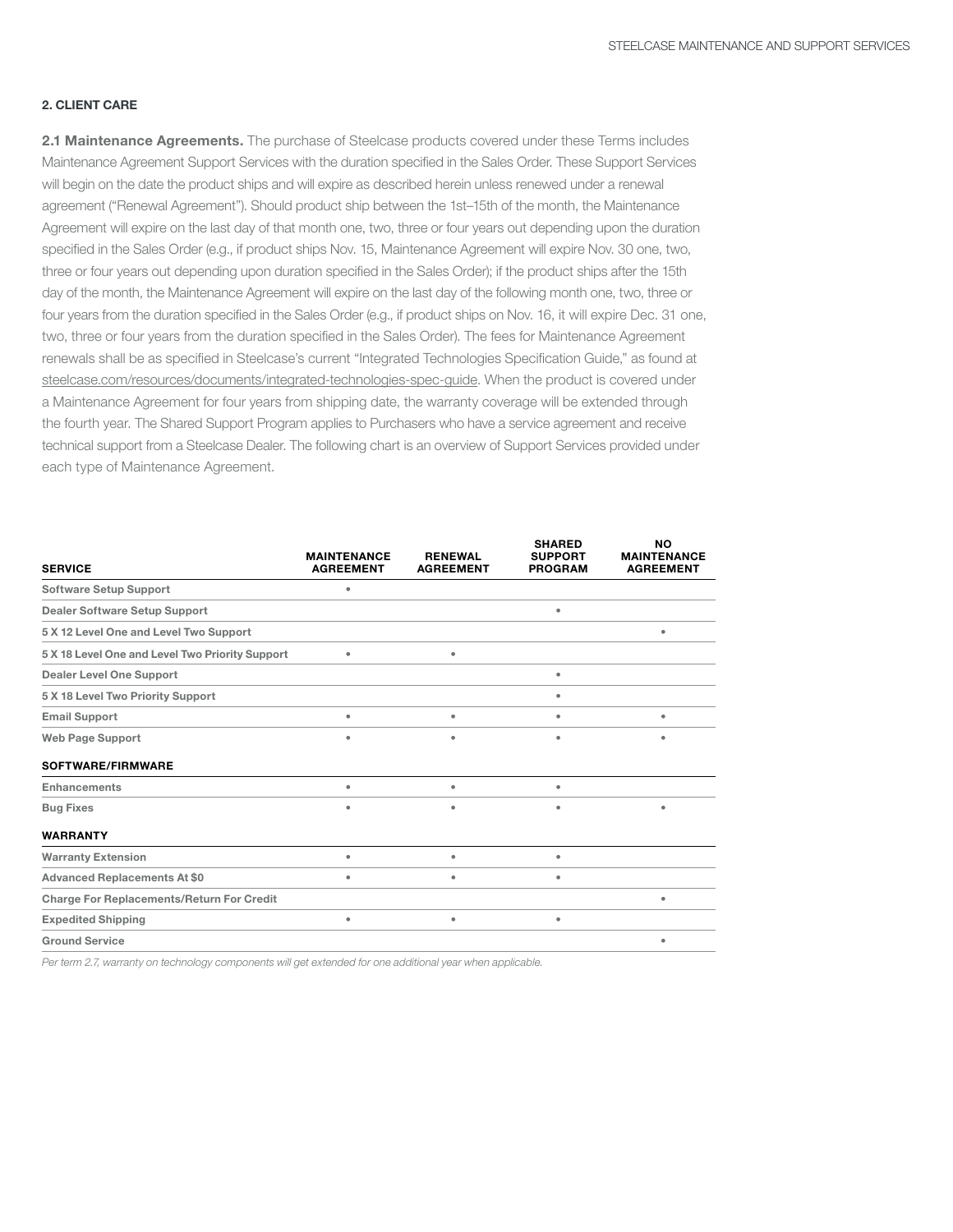2.2 Levels of Client Care. Steelcase provides two levels of client care. Both levels of support are available 5 days a week, 12 hours a day (5 X 12). Level One support is an initial client care level responsible for basic Purchaser issues. Level Two support provides a more in-depth technical support level than does Level One; however, response times for Level Two may be longer.

 Support, Software Bug Fixes, no-charge advanced hardware replacements with expedited shipping (where 2.3 Maintenance Agreement. Maintenance Agreement Support Services include Software Setup Support, Level One and Two Priority Support available 5 days a week, 18 hours a day (5 X 18), Email Support, Web Page available) and warranty extension on technology components when the four-year Maintenance Agreement option is selected (increasing the standard warranty from three years to four).

2.4 Renewal Agreement. Renewal Agreement services include 5 X 18 Level One and Level Two Priority Support, Email Support, Web Page Support, Software Bug Fixes, no-charge advanced hardware replacements with expedited shipping where available and warranty extension on technology components when a Maintenance Agreement renewal covers the product throughout the fourth year (increasing the standard warranty from three to four years).

 service agreement with a Steelcase Dealer. Shared Support Program services include Dealer Software Setup 2.5 Shared Support Program. Shared Support Program services are available to Purchasers who have a Support, Dealer Level One Support, 5 X 18 Level Two Steelcase Priority Support, Email Support, Web Page Support, Software Bug Fixes, no-charge advanced hardware replacements with expedited shipping (where available) and warranty extension on technology components when the product is covered by a Maintenance Agreement through the fourth year (increasing the standard warranty from three to four years).

 product is returned for credit, with shipment by FedEx Ground, where available. 2.6 No Maintenance Agreement. 5 X 12 Level One and Level Two Support, Email Support, Service Web Page Support, and Software Bug Fixes are available to Purchasers of Steelcase products without a valid Maintenance Agreement. These Purchasers may be charged for hardware replacements until a replaced

2.7 Warranty. Maintenance Agreements will extend the product's standard three-year warranty on technology components for one additional year as long as the product is under an active Maintenance Agreement in that fourth year.

2.8 Support Response Targets. The following support level response targets represent expected response times to Purchaser support requests, by various means of contact. All times are in standard business hours or days. Purchaser acknowledges that these targets are the goal and that periodic delays and outages may occur, preventing these targets from being reached in some instances.

#### Service Level Response Targets

| <b>CHANNEL</b>                   | <b>MAINTENANCE AGREEMENT</b> | <b>NO MAINTENANCE AGREEMENT</b> |  |
|----------------------------------|------------------------------|---------------------------------|--|
| Phone (voice mail)               | 2–4 hours                    | 4 hours                         |  |
| Email                            | 3–4 hours                    | dav                             |  |
| Follow-up (for unresolved cases) | every 2 days                 | every 3 days                    |  |

Supported during 5 x 8 hours.